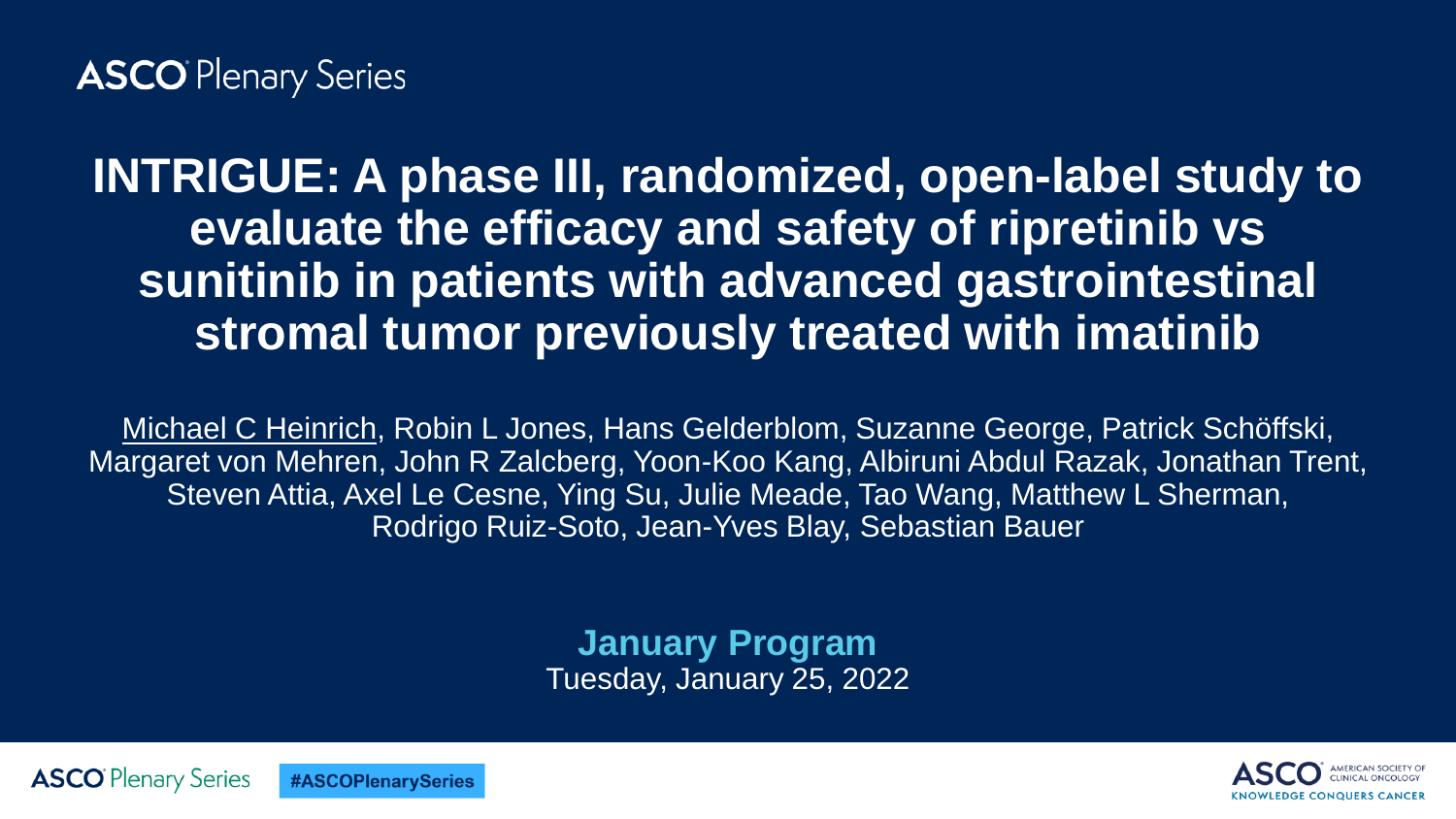#### **Background**

**ASCO** Plenary Series

#ASCOPlenarySeries

- GIST is the most common sarcoma of the gastrointestinal tract<sup>1</sup>
- The majority of GIST cases have activating mutations in *KIT* (70%–85%) or *PDGFRA* (5%–10%) that drive tumor growth2,3
- Imatinib, a KIT/PDGFRA TKI, induces objective responses or stable disease in most cases of advanced GIST with a median PFS of 18–20 months<sup>4</sup>
- However, over time, most imatinib-treated patients will experience tumor progression due to development of secondary kinase domain mutations<sup>5–7</sup>

ATP, adenosine triphosphate; GIST, gastrointestinal stromal tumor; PDGFRA, platelet-derived growth factor receptor alpha; PFS, progression-free survival; TKI, tyrosine kinase inhibitor. 1) Rubin S, et al. Lancet. 2007;369:1731-41. 2) Szucs Z, et al. Future Oncol. 2017;13:93-107. 3) Corless CL et al. J Clin Oncol. 2004;22:3813-25. 4) Blanke CD, et al. J Clin Oncol. 2008;26:626-32. 5) Antonescu CR, et al. C *Res*. 2005;11:4182–90. 6) Heinrich MC, et al. *J Clin Oncol*. 2008;26:5352–59. 7) Kelly CM, et al. *J Hematol Oncol*. 2021;14:2–12.

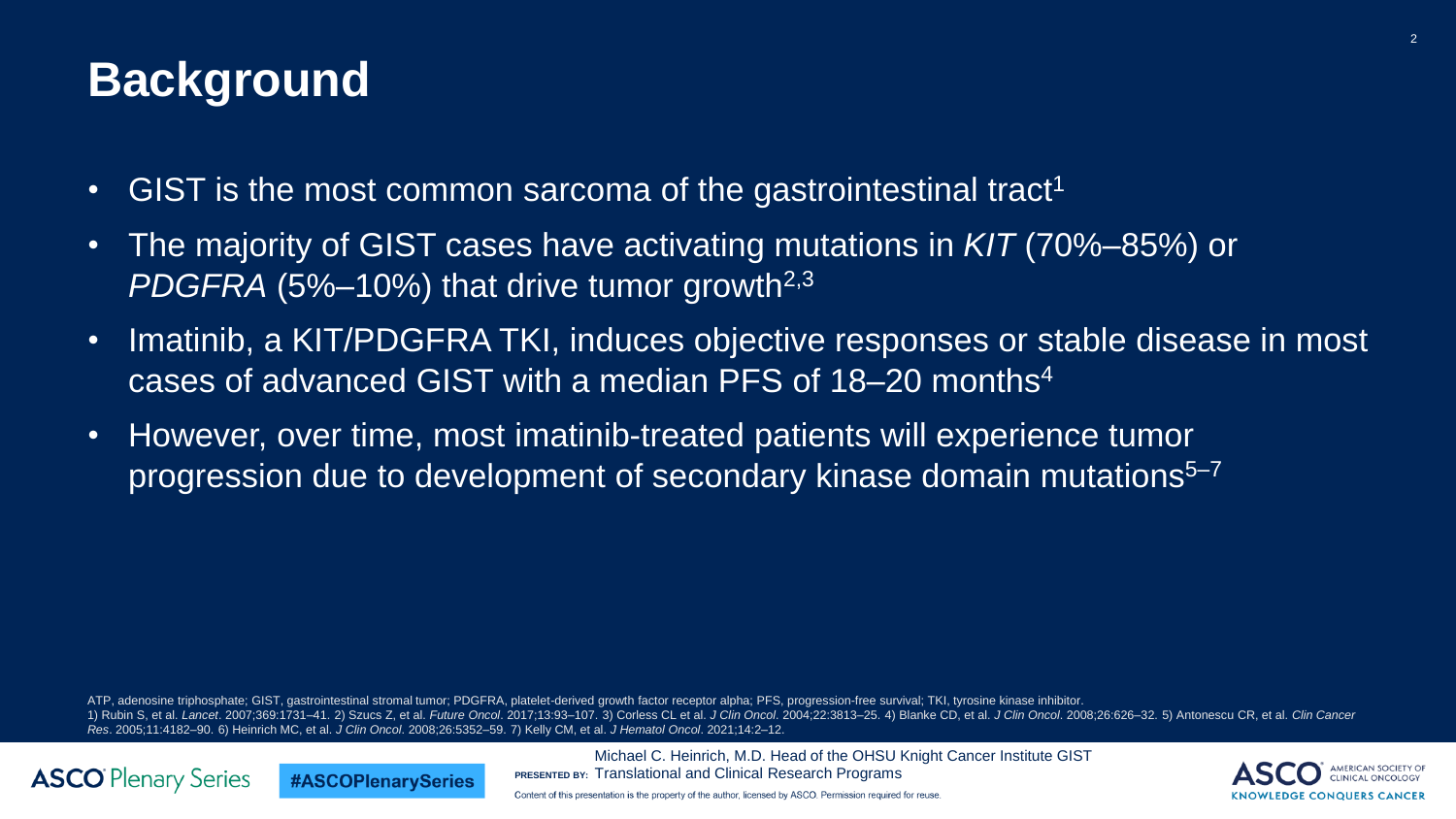#### **Background**

**ASCO** Plenary Series

- Sunitinib is a multitargeted TKI that inhibits KIT, PDGFRA, and VEGFRs and is approved for advanced GIST after the failure of imatinib (median PFS 5.6 months)<sup>1,2</sup>
- Ripretinib, a broad-spectrum KIT and PDGFRA switch-control TKI, has superior in vitro activity to sunitinib against imatinib-resistant secondary *KIT* mutations<sup>3</sup>
- Ripretinib is indicated for the treatment of adult patients with advanced GIST who have received prior treatment with 3 or more TKIs, including imatinib<sup>4</sup>
- In a phase I study, the median PFS for ripretinib as a second-line therapy was 10.7 months<sup>5</sup>
- We hypothesized that ripretinib would be superior to sunitinib for the treatment of patients with advanced GIST who were previously treated with imatinib

GIST, gastrointestinal stromal tumor; PDGFRA, platelet-derived growth factor receptor alpha; PFS, progression-free survival; TKI, tyrosine kinase inhibitor; VEGFR, vascular endothelial growth factor receptor. 1) Demetri GD, et al. Lancet. 2006;368:1329-38. 2) Pfizer Laboratories. Sutent Prescribing Information.<https://labeling.pfizer.com/ShowLabeling.aspx?id=607>. Last Revised: August 2021. 3) Smith BD, et al. Cancer Cell. 2019 4) Deciphera Pharmaceuticals. Qinlock Prescribing Information. <https://www.qinlockhcp.com/Content/files/qinlock-prescribing-information.pdf>. Last Revised: June 2021. 5) Janku F, et al. *J Clin Oncol*. 2020;38:3294–303.

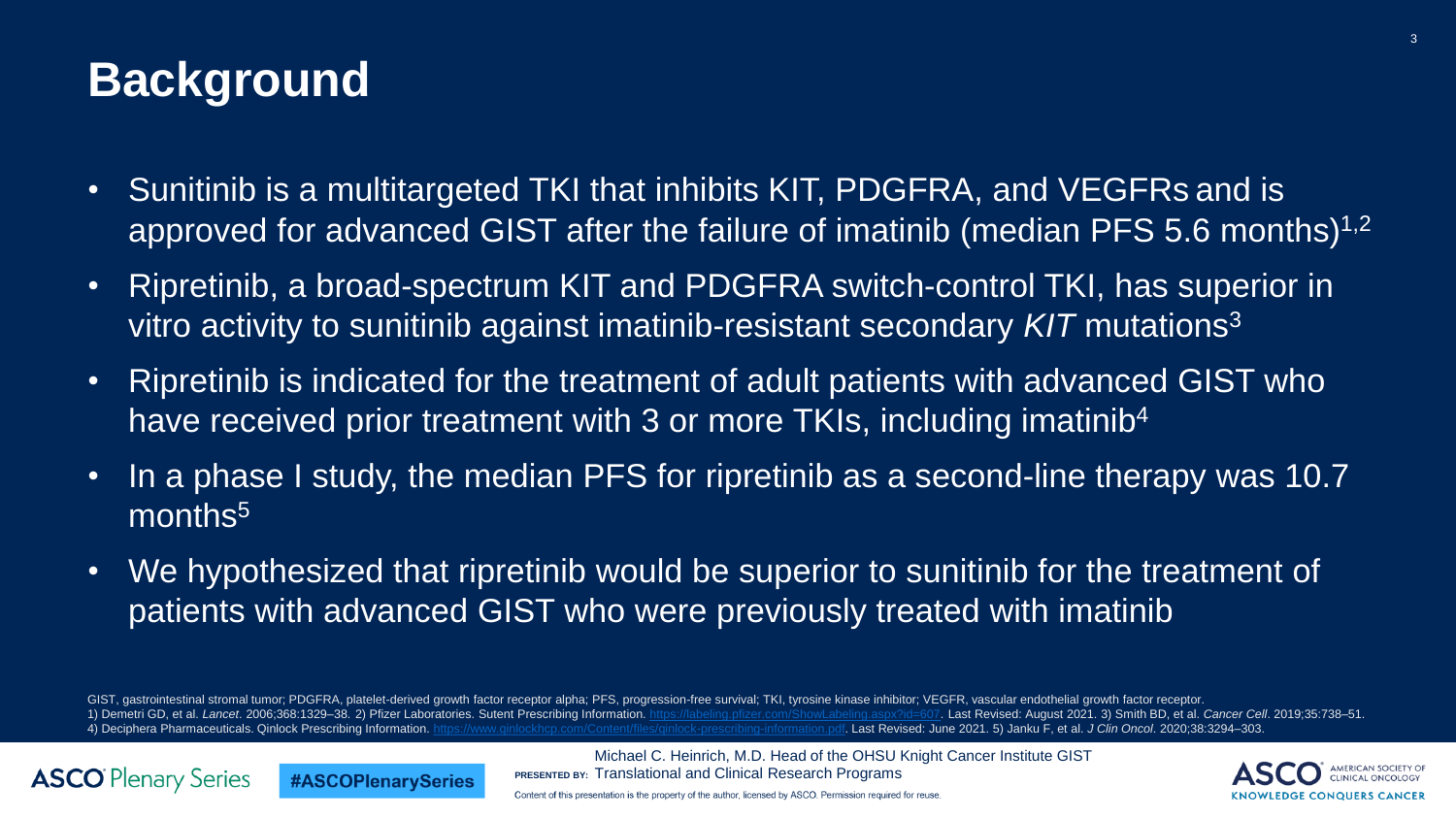#### **Methods**

**Patients ≥18 years old with a confirmed diagnosis of GIST who progressed on or had documented intolerance to imatinib**

Patients were enrolled from 122 sites across North America, South America, Europe, Australia, and Asia

#### **Stratified by**

**ASCO** Plenary Series

- Mutational status:
	- *KIT* exon 11
	- *KIT* exon 9
	- *KIT*/*PDGFRA* WT
	- Other *KIT*/*PDGFRA*

**#ASCOPlenarySeries** 

• Intolerance to imatinib



- A hierarchical testing sequence was performed for primary and key secondary endpoints; statistical testing of patients with a *KIT* exon 11 primary mutation preceded the AP population
- The estimated 426-patient sample size was based on the assumption that the median PFS would be 9 months for ripretinib and 6 months for sunitinib according to previous studies<sup>1,2</sup>

AP, all-patient; DCR, disease control rate; DLQI, Dermatology Life Quality Index; EORTC QLQ-C30, European Organization for Research and Treatment of Cancer Quality of life questionnaire for cancer-30 item; GIST, gastrointe stromal tumor; IRR, independent radiologic review; ITT, intention-to-treat; mRECIST, modified Response Evaluation Criteria in Solid Tumors; ORR, objective response rate; OS, overall survival; PDGFRA, platelet-derived growt receptor alpha; PFS, progression-free survival; QD, once daily; QoL, quality of life; TTR, time to response; WT, wild-type. 1) Demetri GD, et al. *Lancet*. 2006;368:1329–38. 2) Janku F, et al. *J Clin Oncol*. 2020;38:3294–303.

> **PRESENTED BY:** Translational and Clinical Research Programs Michael C. Heinrich, M.D. Head of the OHSU Knight Cancer Institute GIST



Content of this presentation is the property of the author, licensed by ASCO. Permission required for reuse.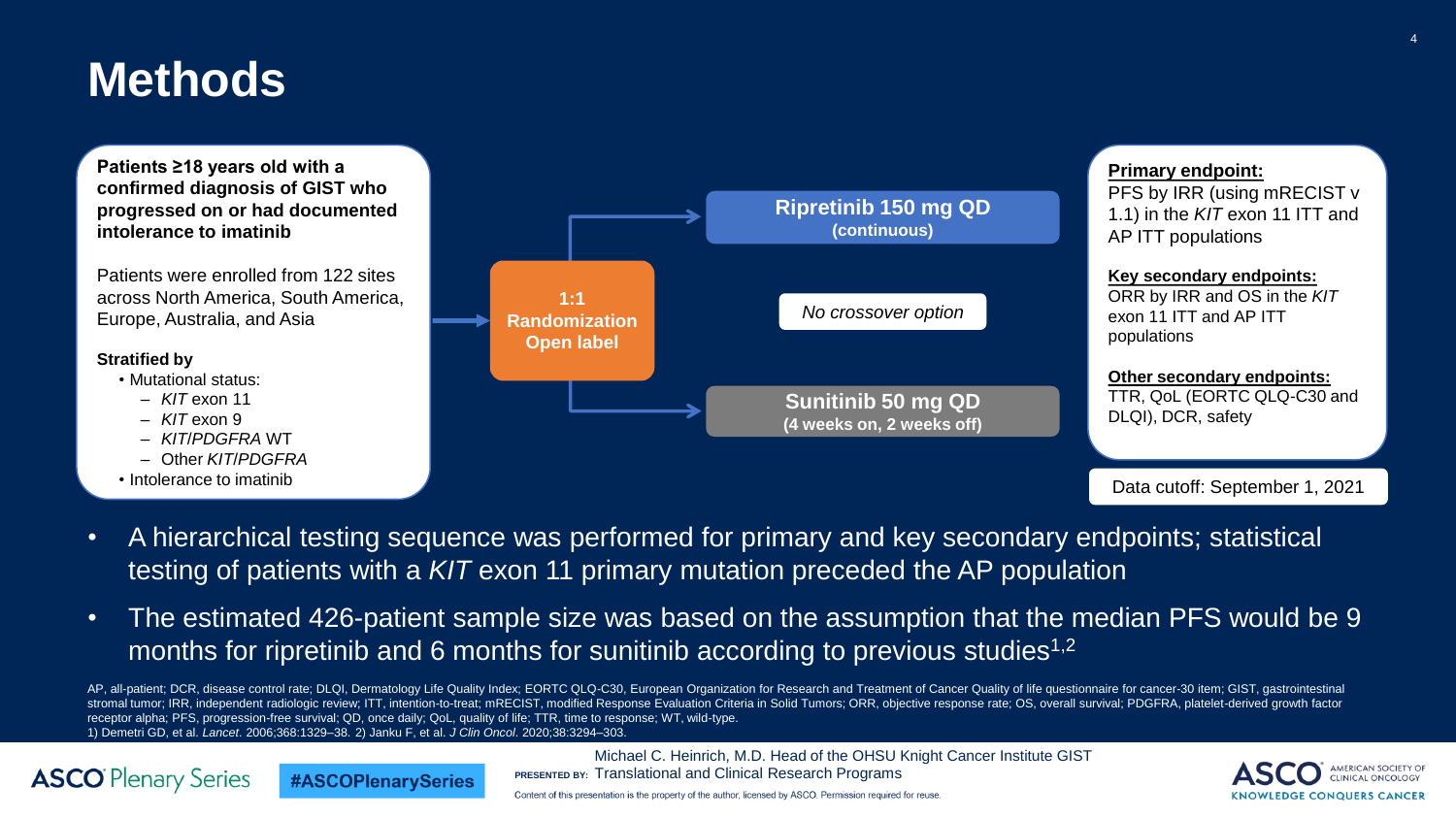#### **Patient disposition**



IRR, independent radiologic review; ITT, intention-to-treat; PD, progressive disease.

**#ASCOPlenarySeries** 

**ASCO** Plenary Series

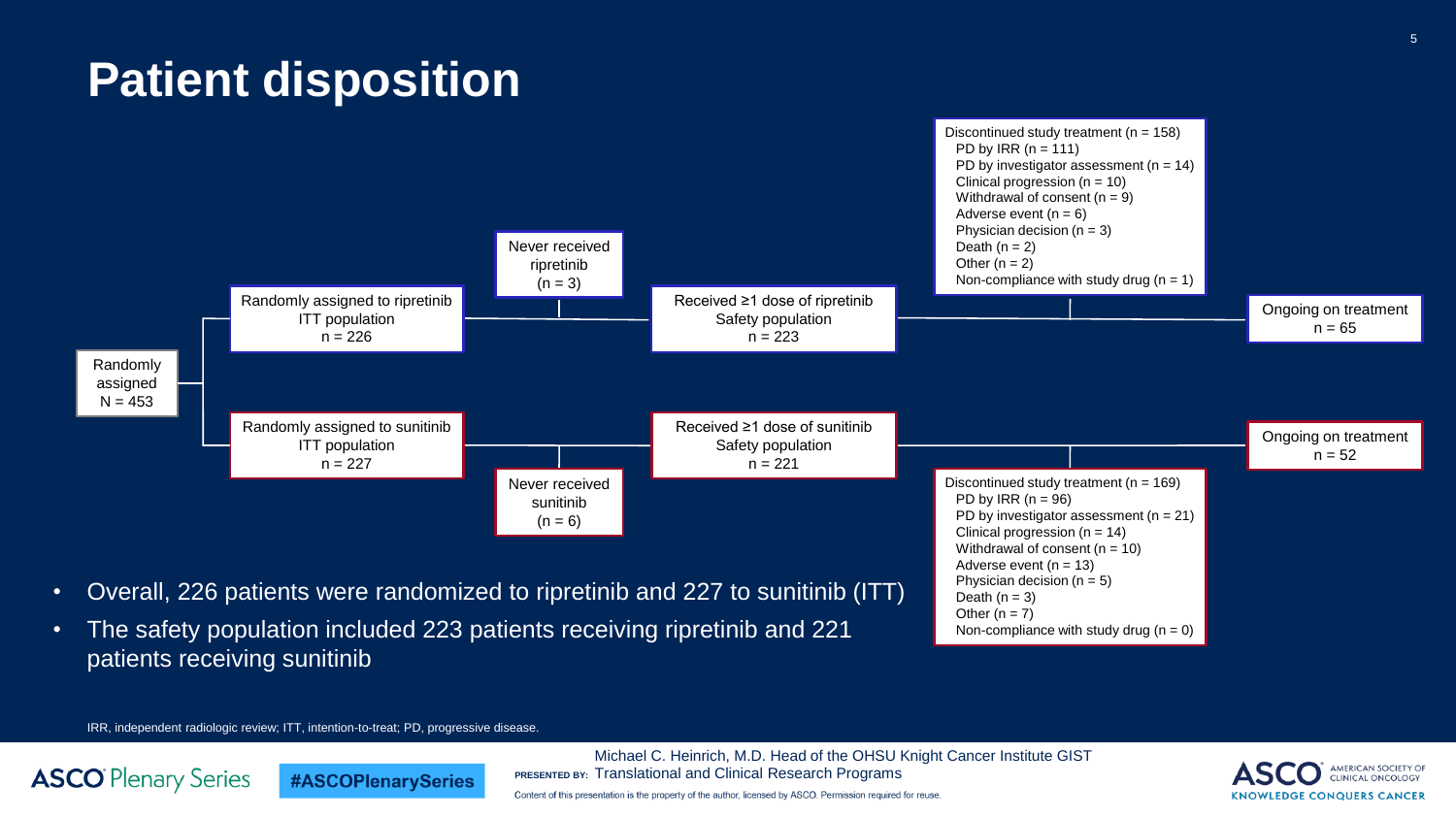## **Patient demographics and clinical characteristics**

|                                            | <b>Ripretinib</b> | <b>Sunitinib</b> | <b>Total</b>   |
|--------------------------------------------|-------------------|------------------|----------------|
|                                            | $(n = 226)$       | $(n = 227)$      | $(N = 453)$    |
| Age, median (min, max)                     | 59.5 (18, 86)     | 60 (26, 88)      | 60 (18, 88)    |
| Sex, male, n (%)                           | 139(61.5)         | 142 (62.6)       | 281 (62.0)     |
| Race, white, n (%)                         | 148 (65.5)        | 152 (67.0)       | 300(66.2)      |
| Region, n (%)                              |                   |                  |                |
| <b>North America</b>                       | 87 (38.5)         | 76 (33.5)        | 163(36.0)      |
| South America                              | 7(3.1)            | 11 $(4.8)$       | 18(4.0)        |
| Europe                                     | 102(45.1)         | 110(48.5)        | 212(46.8)      |
| Asia-Pacific                               | 30(13.3)          | 30(13.2)         | 60 (13.2)      |
| ECOG, n (%)                                |                   |                  |                |
| ECOG PS 0                                  | 131(58.0)         | 128(56.4)        | 259 (57.2)     |
| ECOG PS 1                                  | 92(40.7)          | 98 (43.2)        | 190 (41.9)     |
| ECOG PS 2                                  | 3(1.3)            | 1(0.4)           | 4(0.9)         |
| Mutation, n (%)                            |                   |                  |                |
| KIT Exon 11                                | 163(72.1)         | 164 (72.2)       | 327(72.2)      |
| KIT Exon 9                                 | 31(13.7)          | 29(12.8)         | 60 (13.2)      |
| <b>KIT/PDGFRA WT</b>                       | 15(6.6)           | 18(7.9)          | 33(7.3)        |
| Other KIT/PDGFRA <sup>a</sup>              | 17(7.5)           | 16(7.0)          | 33(7.3)        |
| Imatinib intolerance, n (%)                | 22(9.7)           | 23(10.1)         | 45 (9.9)       |
| Sum of longest diameters of target lesions |                   |                  |                |
| (mm), median (min, max)                    | 93.1 (11, 459)    | 84.1 (15, 418)   | 90.5 (11, 459) |

• There were 163 patients in the ripretinib arm and 164 in the sunitinib arm with a primary *KIT* exon 11 mutation (*KIT* exon 11 ITT population)

• Demographics and characteristics were well balanced between arms

<sup>a</sup>Other *KIT* included any patient with a *KIT* mutation other than exon 9 or exon 11.

**#ASCOPlenarySeries** 

**ASCO** Plenary Series

ECOG, Eastern Cooperative Oncology Group; ITT, intention-to-treat; PDGFRA, platelet-derived growth factor receptor alpha; PS, performance score; WT, wild-type.

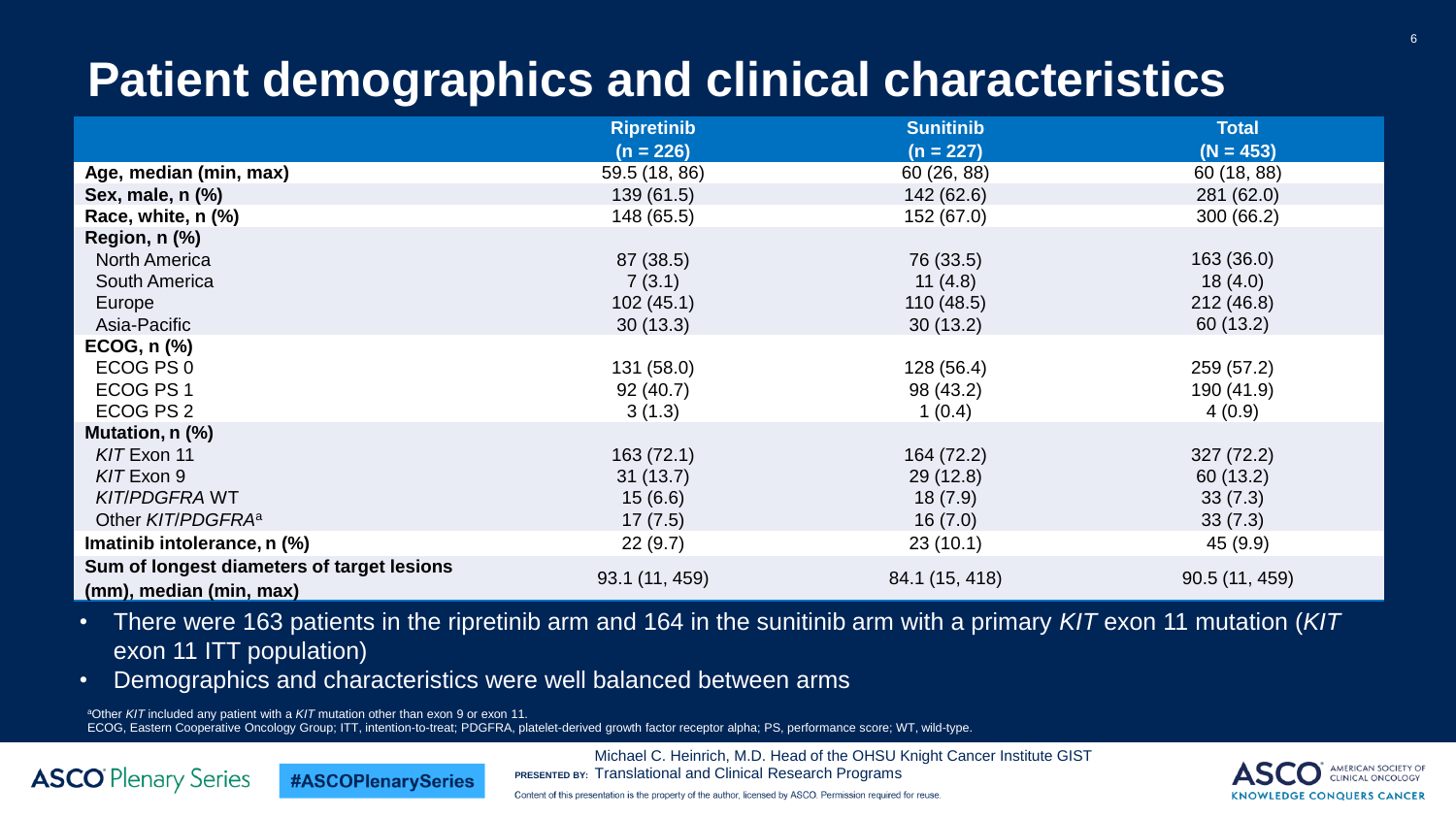#### **Kaplan-Meier analysis of PFS by IRR**

*KIT* **exon 11 ITT AP ITT**





- Ripretinib did not meet the primary endpoint of superiority in PFS over sunitinib
- However, the median PFS observed with ripretinib was comparable to the median PFS observed with sunitinib in the exon 11 ITT population (8.3 months vs 7.0 months) and AP ITT population (8.0 months vs 8.3 months)

AP, all patients; CI, confidence interval; HR, hazard ratio; IRR, independent radiologic review; ITT, intention-to-treat; PFS, progression-free survival.

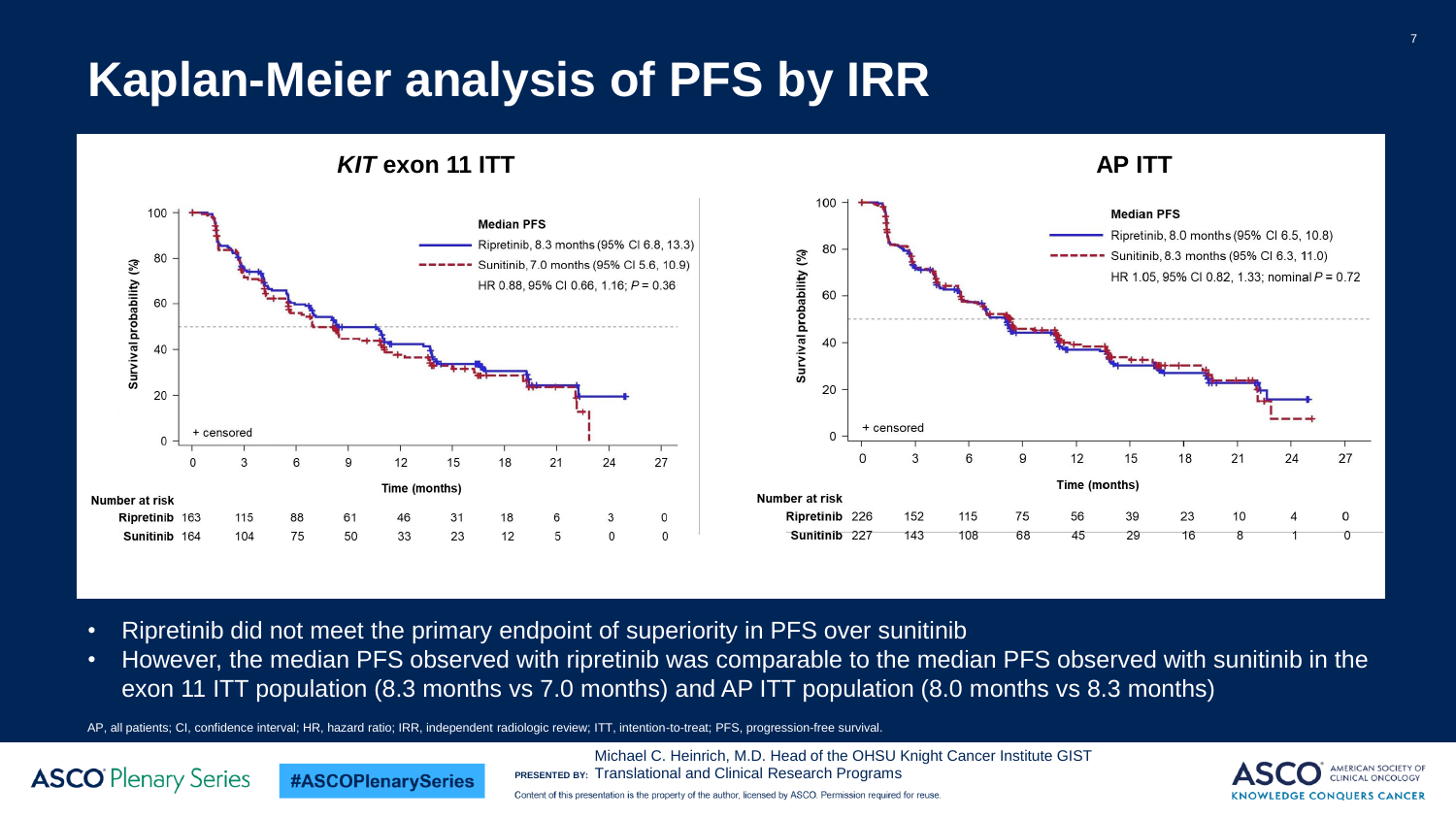#### **PFS by IRR according to stratification subgroups**



• Subgroup analyses of PFS based on stratification factors (*KIT*/*PDGFRA* mutation type and imatinib intolerance) revealed that PFS benefit for patients with primary *KIT* exon 9 mutations favored treatment with sunitinib vs ripretinib

CI, confidence interval; IRR, independent radiologic review; PDGFRA, platelet-derived growth factor receptor alpha; PFS, progression-free survival; WT, wild-type.



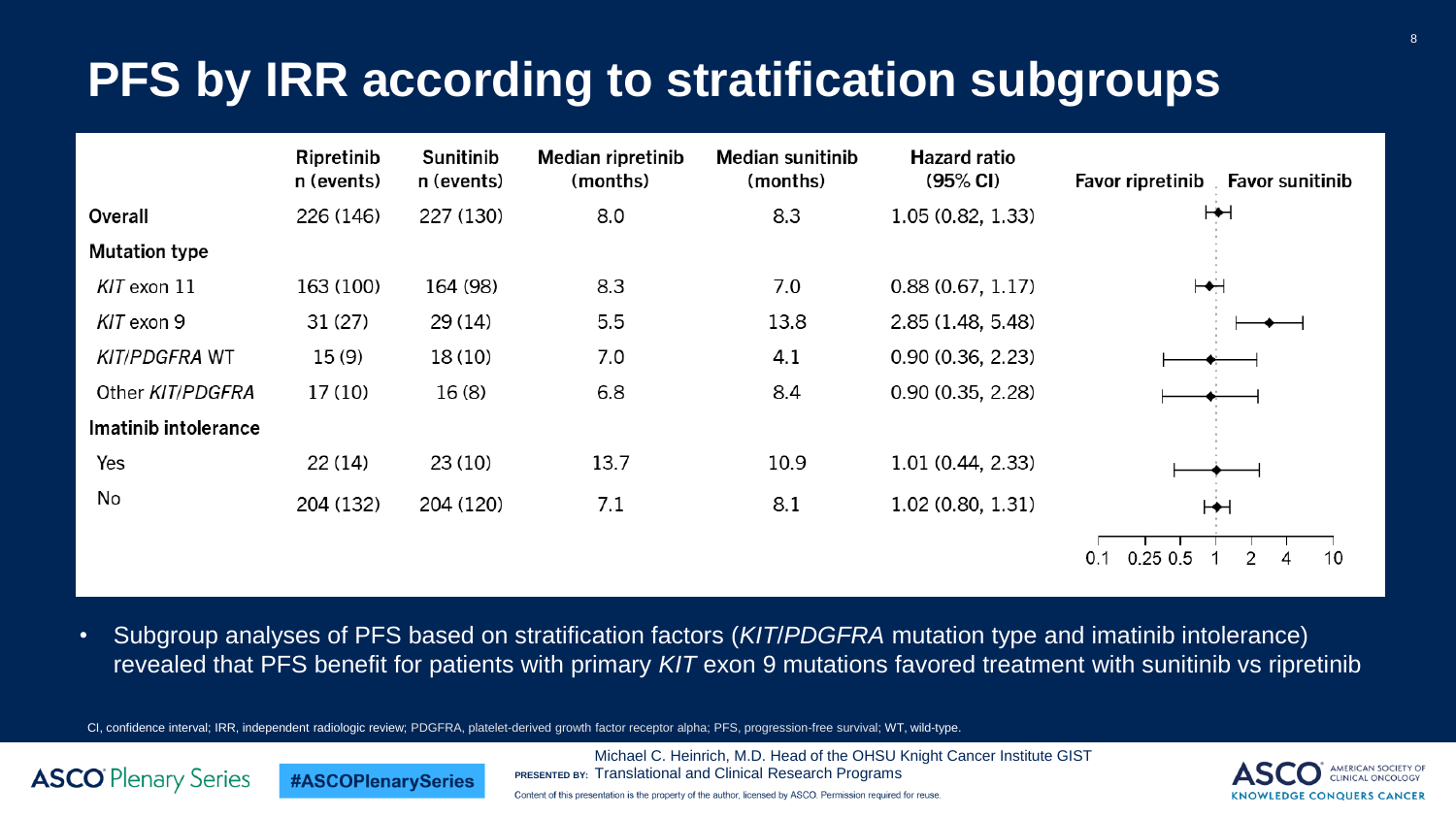#### **ORR and duration of response by IRR**

|                                          | <b>KIT exon 11 ITT population</b> |                  | <b>AP ITT population</b> |                  |
|------------------------------------------|-----------------------------------|------------------|--------------------------|------------------|
|                                          | <b>Ripretinib</b>                 | <b>Sunitinib</b> | <b>Ripretinib</b>        | <b>Sunitinib</b> |
|                                          | $(n = 163)$                       | $(n = 164)$      | $(n = 226)$              | $(n = 227)$      |
| Objective response rate, n (%)           | 39(23.9)                          | 24(14.6)         | 49 (21.7)                | 40 (17.6)        |
| $[95%$ CI]                               | [17.6, 31.2]                      | [9.6, 21.0]      | [16.5, 27.6]             | [12.9, 23.2]     |
| Complete response, $a \nvert (% )$       | 0                                 | 2(1.2)           | 1(0.4)                   | 3(1.3)           |
| Partial response, <sup>a</sup> n (%)     | 39(23.9)                          | 22(13.4)         | 48 (21.2)                | 37(16.3)         |
| Difference in objective response rate, % | 9.3                               |                  | 4.2                      |                  |
| $[95% \text{ Cl}]$                       | [0.7, 17.8]                       |                  | $[-3.2, 11.5]$           |                  |
| P-value, $^{\rm b}$ n (%)                | 0.03                              |                  | 0.27                     |                  |
| Duration of response, median, months     | 16.7                              | 20.1             | 16.7                     | 20.1             |
| $[95%$ CI]                               | [12.5, NE]                        | [11.0, NE]       | [12.5, NE]               | [12.3, NE]       |

- The ORR in the *KIT* exon 11 ITT population was higher with ripretinib vs sunitinib (nominal  $P = 0.03$ )
- The ORR in the all-patient ITT population was similar between treatment arms (nominal  $P = 0.27$ )
- Median duration of response for both populations was 16.7 months for patients randomized to ripretinib and 20.1 months for patients randomized to sunitinib

*<sup>a</sup>*Confirmed complete and partial responses.

**ASCO** Plenary Series

*<sup>b</sup>P-*values reported are nominal and no statistical significance can be claimed.

**#ASCOPlenarySeries** 

AP, all patients; CI, confidence interval; IRR, independent radiologic review; ITT, intention-to-treat; NE, not estimable; ORR, objective response rate.

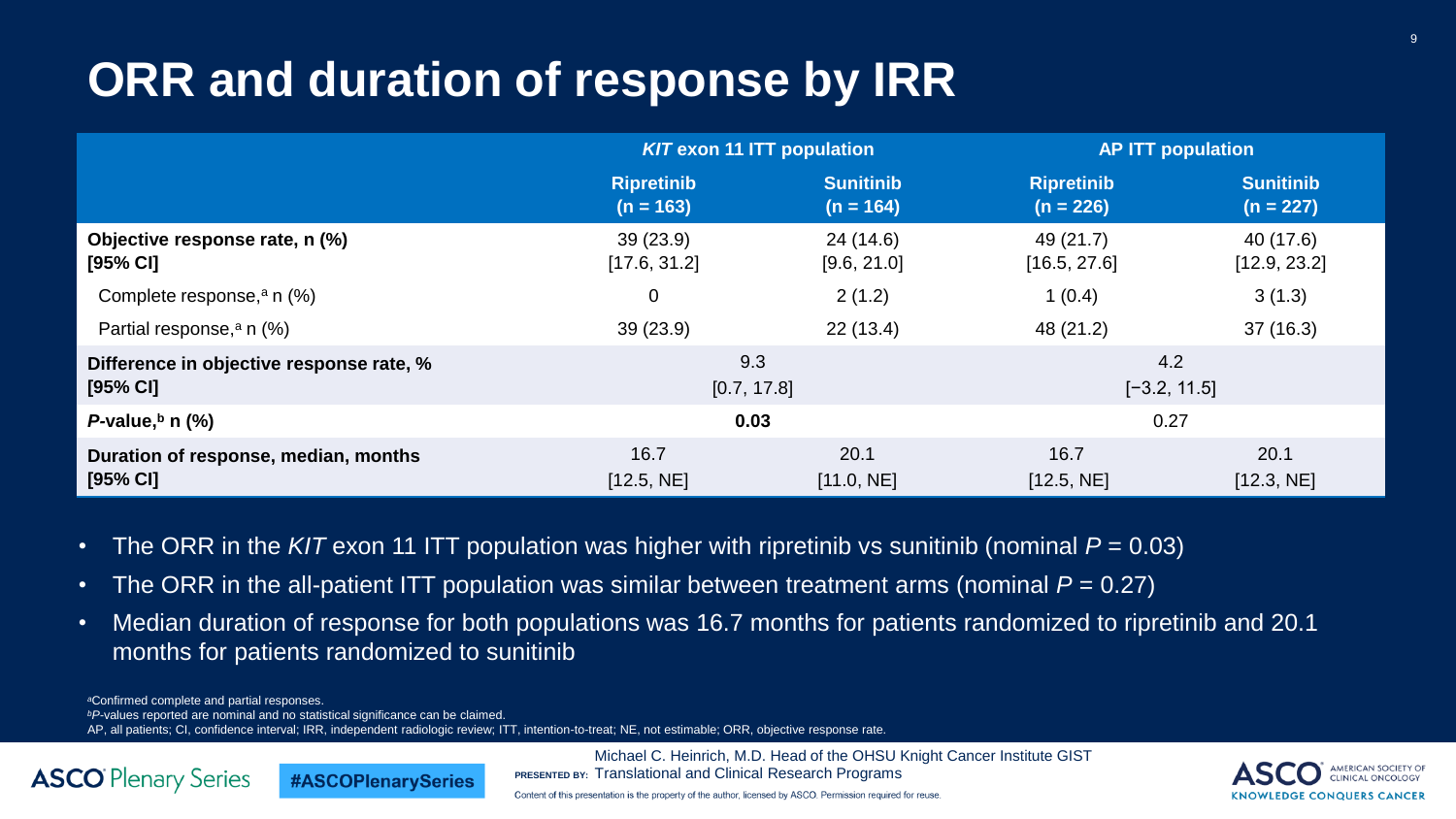#### **Dose modifications**

|                                                         | <b>Ripretinib</b><br>$(n = 223)$ | <b>Sunitinib</b><br>$(n = 221)$ |
|---------------------------------------------------------|----------------------------------|---------------------------------|
| <b>Treatment duration, months</b>                       |                                  |                                 |
| Mean (SD)                                               | 9.1(6.65)                        | 8.1(6.28)                       |
| Median (range)                                          | 7.9 (0.20, 26.45)                | 6.5(0.20, 26.32)                |
| Any dose modification, n (%)                            | 85(38.1)                         | 140 (63.3)                      |
| Any dose reduction                                      | 44 (19.7)                        | 111(50.2)                       |
| Any dose interruption                                   | 62(27.8)                         | 84 (38.0)                       |
| Sunitinib dose regimen modification, <sup>a</sup> n (%) |                                  |                                 |
| <b>No</b>                                               | N/A                              | 174 (78.7)                      |
| Yes                                                     | N/A                              | 47 (21.3)                       |
| Continuous dosing                                       | N/A                              | 33(14.9)                        |
| Other                                                   | N/A                              | 19(8.6)                         |

• Fewer patients who received ripretinib underwent any dose modification compared with those who received sunitinib

aModification from the standard 4 weeks on/2 weeks off schedule. N/A, not applicable; SD, standard deviation.

#ASCOPlenarySeries

**ASCO** Plenary Series

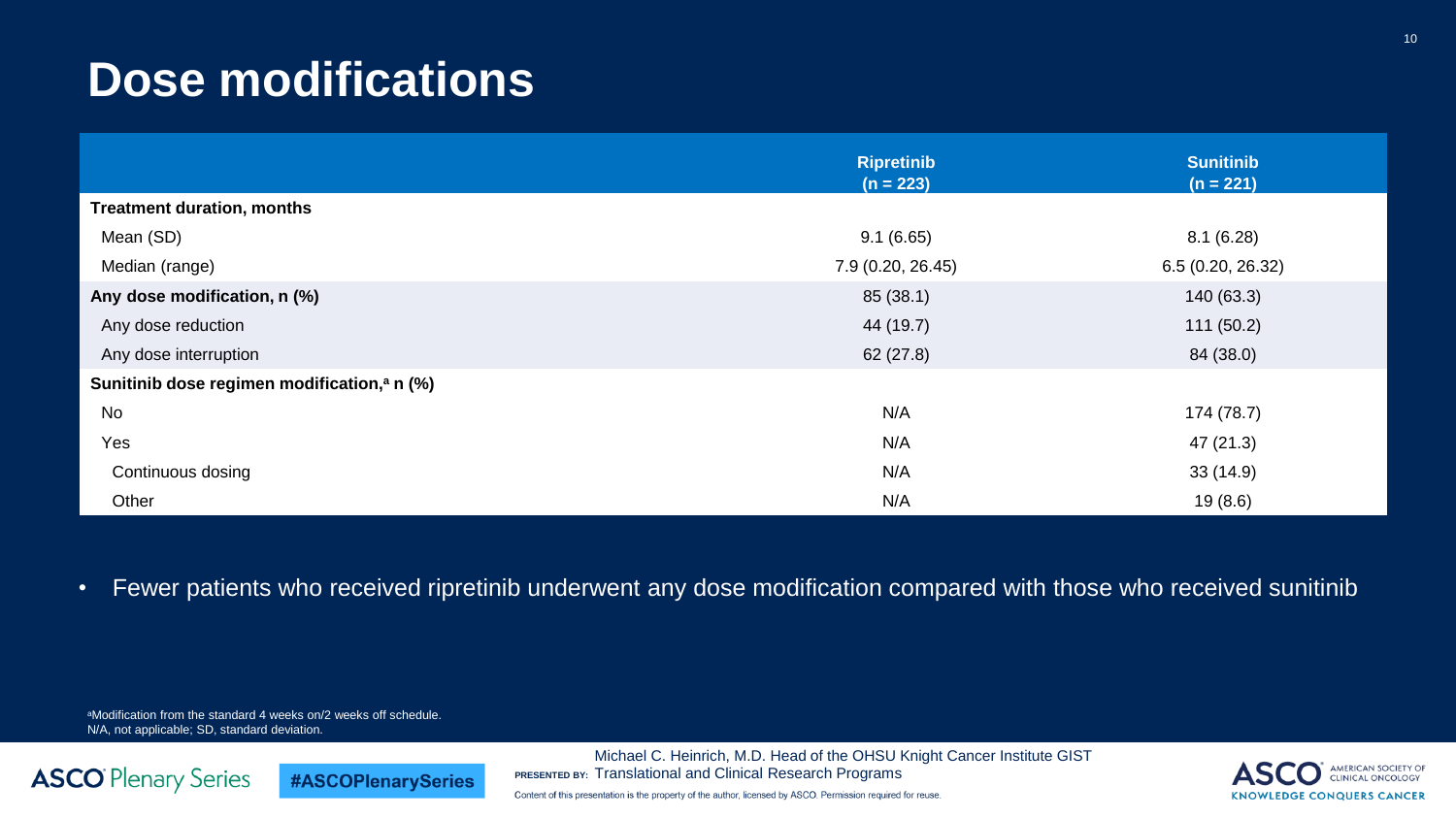## **TEAE summary**

|                                                     | <b>Ripretinib</b> | <b>Sunitinib</b> |
|-----------------------------------------------------|-------------------|------------------|
| TEAE summary, n (%)                                 | $(n = 223)$       | $(n = 221)$      |
| <b>Any TEAE</b>                                     | 221(99.1)         | 219(99.1)        |
| Any Grade 3/4 TEAE                                  | 92(41.3)          | 145 (65.6)       |
| Any drug-related TEAE                               | 211 (94.6)        | 214 (96.8)       |
| Any Grade 3/4 drug-related TEAE                     | 59(26.5)          | 122 (55.2)       |
| Any treatment-emergent SAE                          | 57(25.6)          | 57(25.8)         |
| Any drug-related treatment-emergent SAE             | 17(7.6)           | 20(9.0)          |
| Any TEAE leading to dose reduction                  | 45 (20.2)         | 106(48.0)        |
| Any TEAE leading to dose interruption               | 65(29.1)          | 92(41.6)         |
| Any TEAE leading to study treatment discontinuation | 8(3.6)            | 17(7.7)          |
| Any TEAE leading to death                           | 4(1.8)            | 5(2.3)           |
| Any drug-related TEAE leading to death              | $\overline{0}$    | 1(0.5)           |

- There were fewer Grade 3/4 TEAEs in the ripretinib arm compared with the sunitinib arm (nominal *P* <0.0001)
- Similarly, there were fewer Grade 3/4 drug-related TEAEs with ripretinib compared with sunitinib
- Rates of dose interruptions, dose reductions, and treatment discontinuations due to TEAEs were all lower with ripretinib vs sunitinib
- The incidence of treatment-emergent SAEs was similar between arms

SAE, serious adverse event; TEAE, treatment-emergent adverse event.

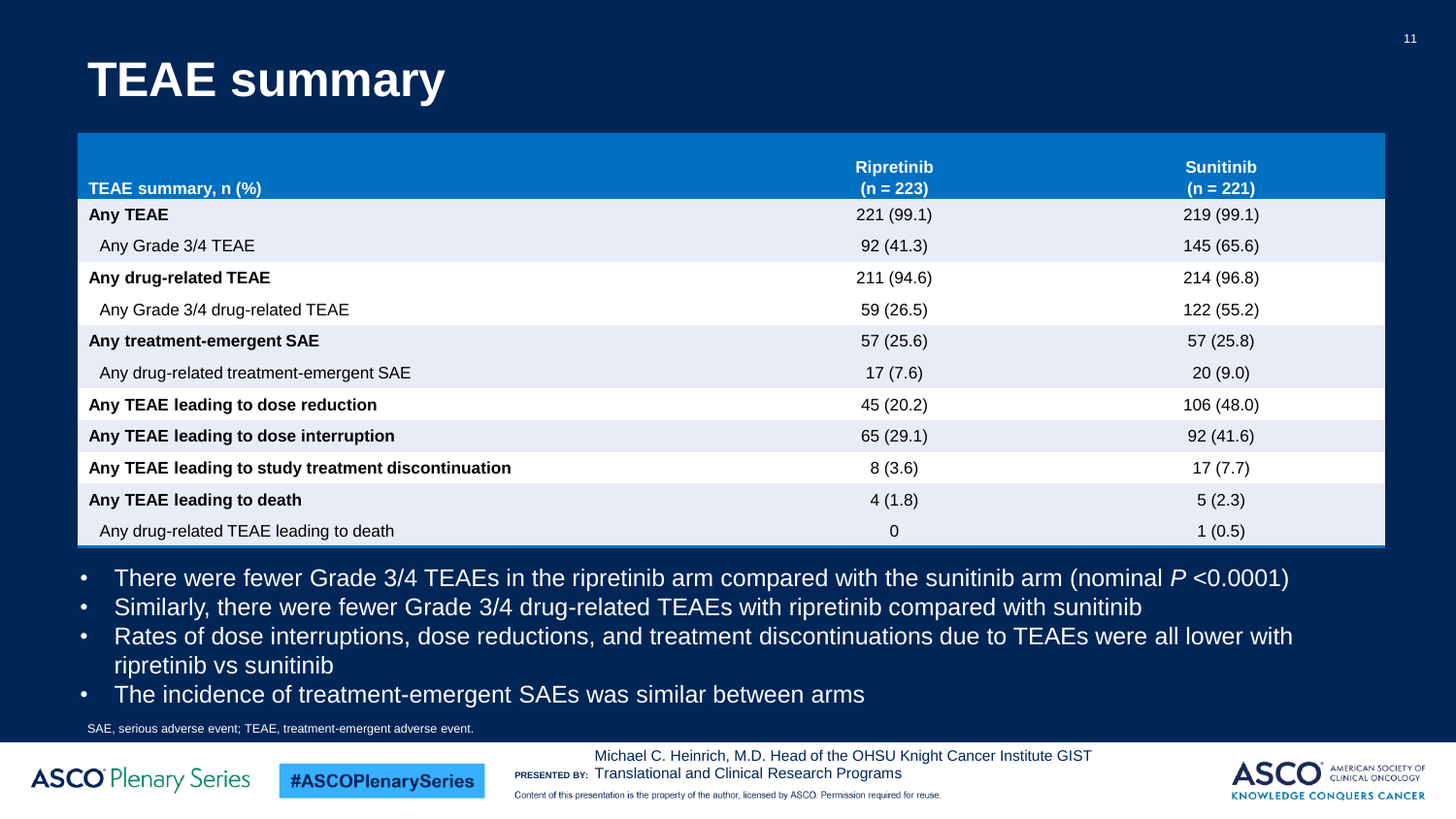#### **TEAEs of ≥20% in either treatment arm**

|                                   | <b>Ripretinib</b><br>$(n = 223)$ |                | <b>Sunitinib</b><br>$(n = 221)$ |                |
|-----------------------------------|----------------------------------|----------------|---------------------------------|----------------|
| Preferred term, n (%)             | <b>All Grades</b>                | Grade 3/4      | <b>All Grades</b>               | Grade 3/4      |
| Alopecia                          | 143(64.1)                        | N/A            | 18(8.1)                         | N/A            |
| <b>Fatigue</b>                    | 84 (37.7)                        | 7(3.1)         | 91(41.2)                        | 4(1.8)         |
| <b>Myalgia</b>                    | 81 (36.3)                        | 4(1.8)         | 24(10.9)                        | $\mathbf 0$    |
| <b>Constipation</b>               | 78 (35.0)                        | 1(0.4)         | 48 (21.7)                       | $\overline{0}$ |
| <b>Decreased appetite</b>         | 60(26.9)                         | 2(0.9)         | 54(24.4)                        | 2(0.9)         |
| <b>Hypertension</b>               | 59(26.5)                         | 19(8.5)        | 104(47.1)                       | 59 (26.7)      |
| Palmar-plantar erythrodysesthesia | 59 (26.5)                        | 3(1.3)         | 113(51.1)                       | 22(10.0)       |
| Abdominal pain                    | 58 (26.0)                        | 6(2.7)         | 38(17.2)                        | 6(2.7)         |
| <b>Muscle spasms</b>              | 55(24.7)                         | 1(0.4)         | 12(5.4)                         | $\mathbf{0}$   |
| <b>Nausea</b>                     | 53(23.8)                         | 2(0.9)         | 56(25.3)                        | 1(0.5)         |
| <b>Pruritus</b>                   | 48 (21.5)                        | 1(0.4)         | 16(7.2)                         | $\mathbf 0$    |
| <b>Diarrhea</b>                   | 42 (18.8)                        | 2(0.9)         | 106(48.0)                       | 6(2.7)         |
| <b>Stomatitis</b>                 | 15(6.7)                          | $\overline{0}$ | 80(36.2)                        | 6(2.7)         |

- Ripretinib was generally well tolerated and its safety profile was consistent with its existing prescribing information<sup>1</sup>
- The most common TEAE of any grade in patients treated with ripretinib was alopecia; the most common TEAE of any grade in patients treated with sunitinib was palmar-plantar erythrodysesthesia syndrome

N/A, not applicable; TEAE, treatment-emergent adverse event. 1) Deciphera Pharmaceuticals, LLC. QINLOCK<sup>TM</sup> (ripretinib) tablets: US prescribing information. 2021.

**ASCO** Plenary Series

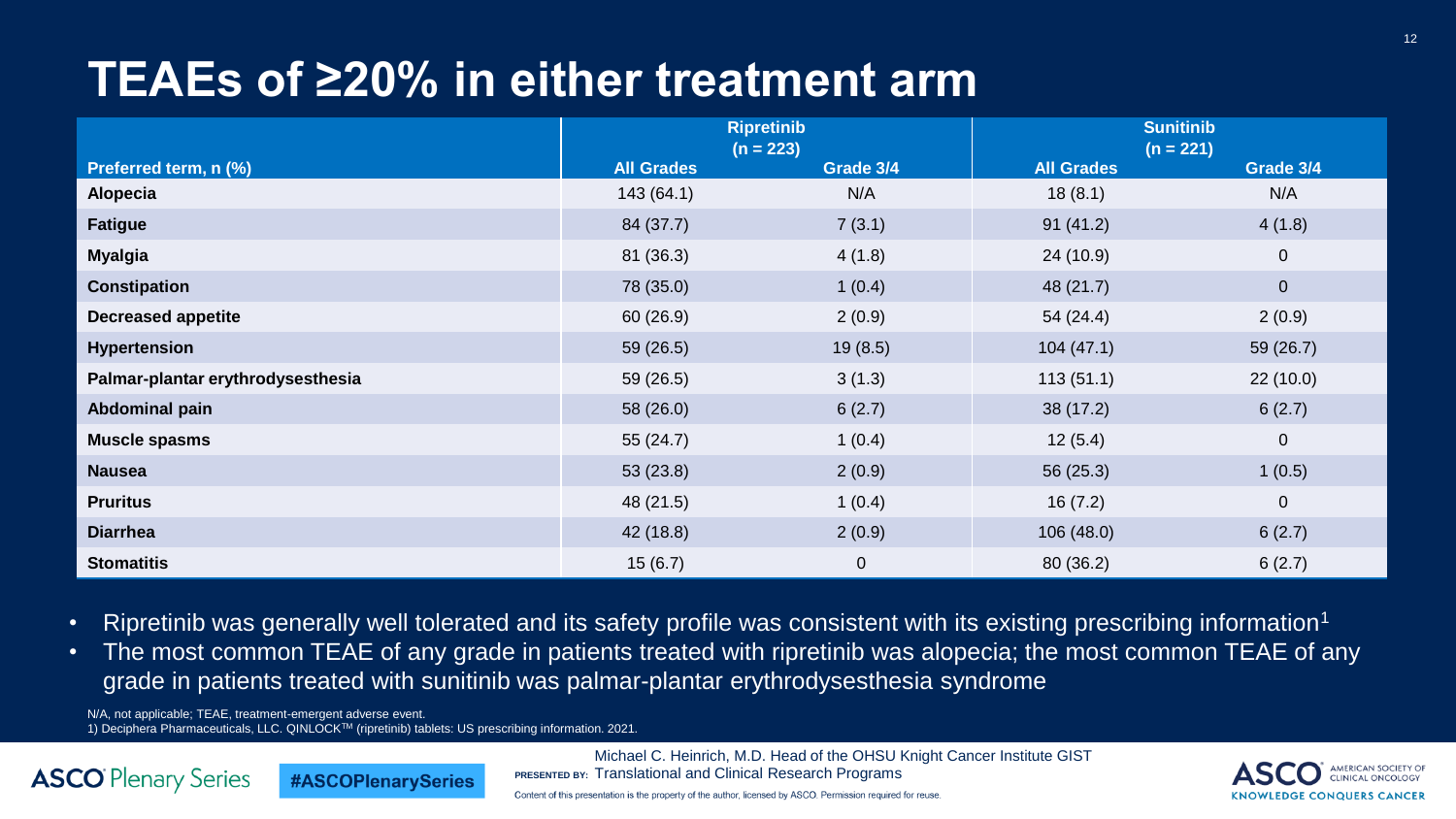### **Grade 3/4 TEAEs for ripretinib vs sunitinib**

- Grade 3/4 TEAEs (≥2% in either arm) with an absolute difference ≥1% were nearly all lower with ripretinib vs sunitinib
- Patients receiving sunitinib were 3 times more likely to experience Grade 3 hypertension compared with patients receiving ripretinib
- Patients receiving sunitinib were 7 times more likely to develop Grade 3 PPES vs patients receiving ripretinib

**#ASCOPlenarySeries** 



#### **Grade 3/4 TEAEs (≥2% in either arm) with an absolute difference of ≥1% between arms**

TEAE, treatment-emergent adverse event.

**ASCO** Plenary Series

Michael C. Heinrich, M.D. Head of the OHSU Knight Cancer Institute GIST **PRESENTED BY:** Translational and Clinical Research Programs Content of this presentation is the property of the author, licensed by ASCO. Permission required for reuse.



#### 13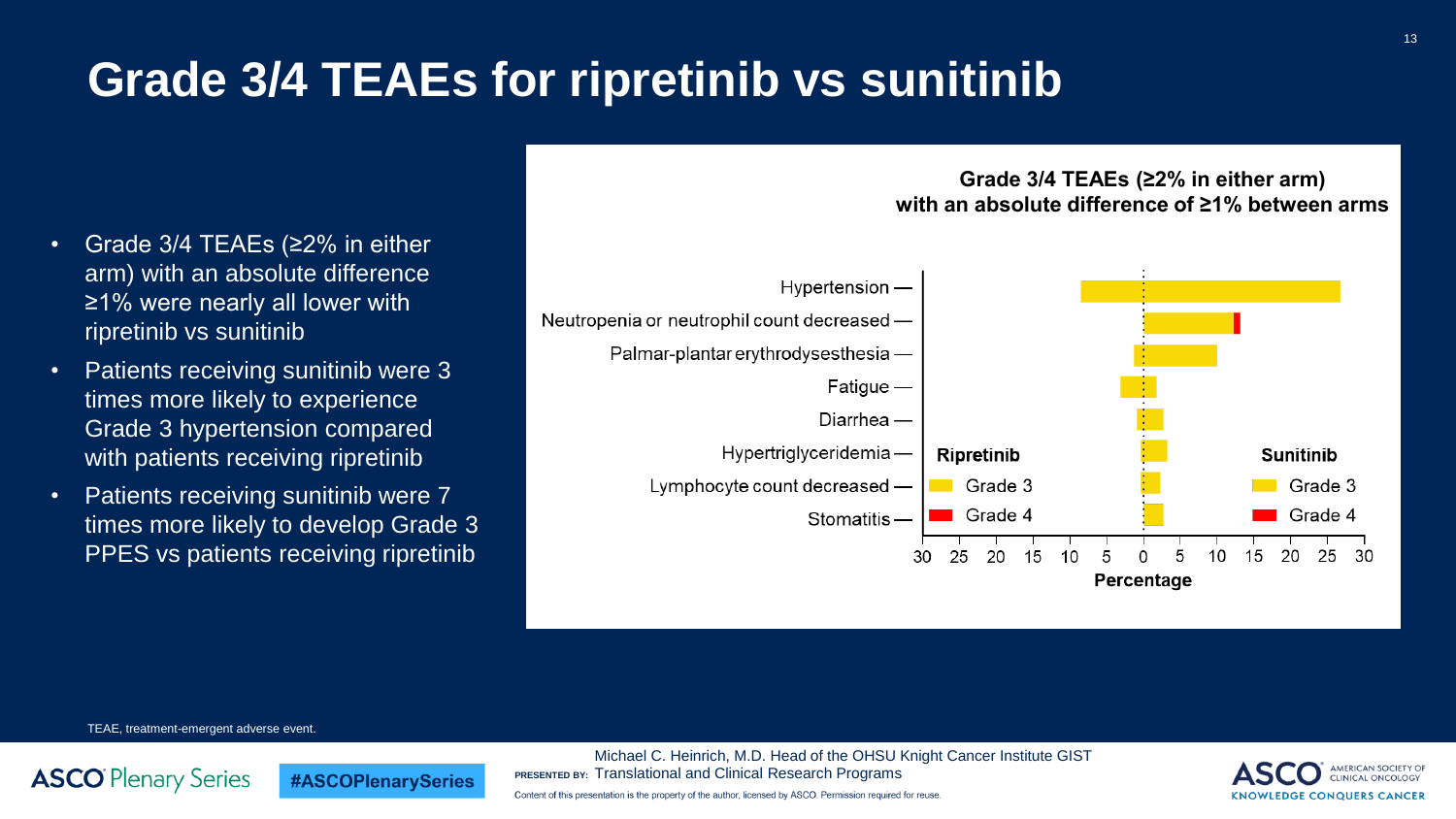#### **Patient-reported measures of tolerability**



**#ASCOPlenarySeries** 

**ASCO** Plenary Series

- The impact of skin toxicity on patient QoL was measured by the DLQI; fewer patients receiving ripretinib experienced moderate to extremely large impact on their lives due to skin toxicity across treatment cycles vs sunitinib
- Patients receiving ripretinib experienced less deterioration in EORTC QLQ-C30 role functioning (the ability to engage in either work or leisure activities) during treatment vs patients receiving sunitinib
- Patients receiving sunitinib reported less impact of skin toxicity/role function deterioration on D1 of each cycle immediately following the 2-week off period compared with D29

Michael C. Heinrich, M.D. Head of the OHSU Knight Cancer Institute GIST

C, cycle; D, day; DLQI, Dermatology Life Quality Index; EORTC QLQ-C30, European Organization for Research and Treatment of Cancer Quality of life questionnaire for cancer-30; QoL, quality of life.



14

**PRESENTED BY:** Translational and Clinical Research Programs Content of this presentation is the property of the author, licensed by ASCO. Permission required for reuse.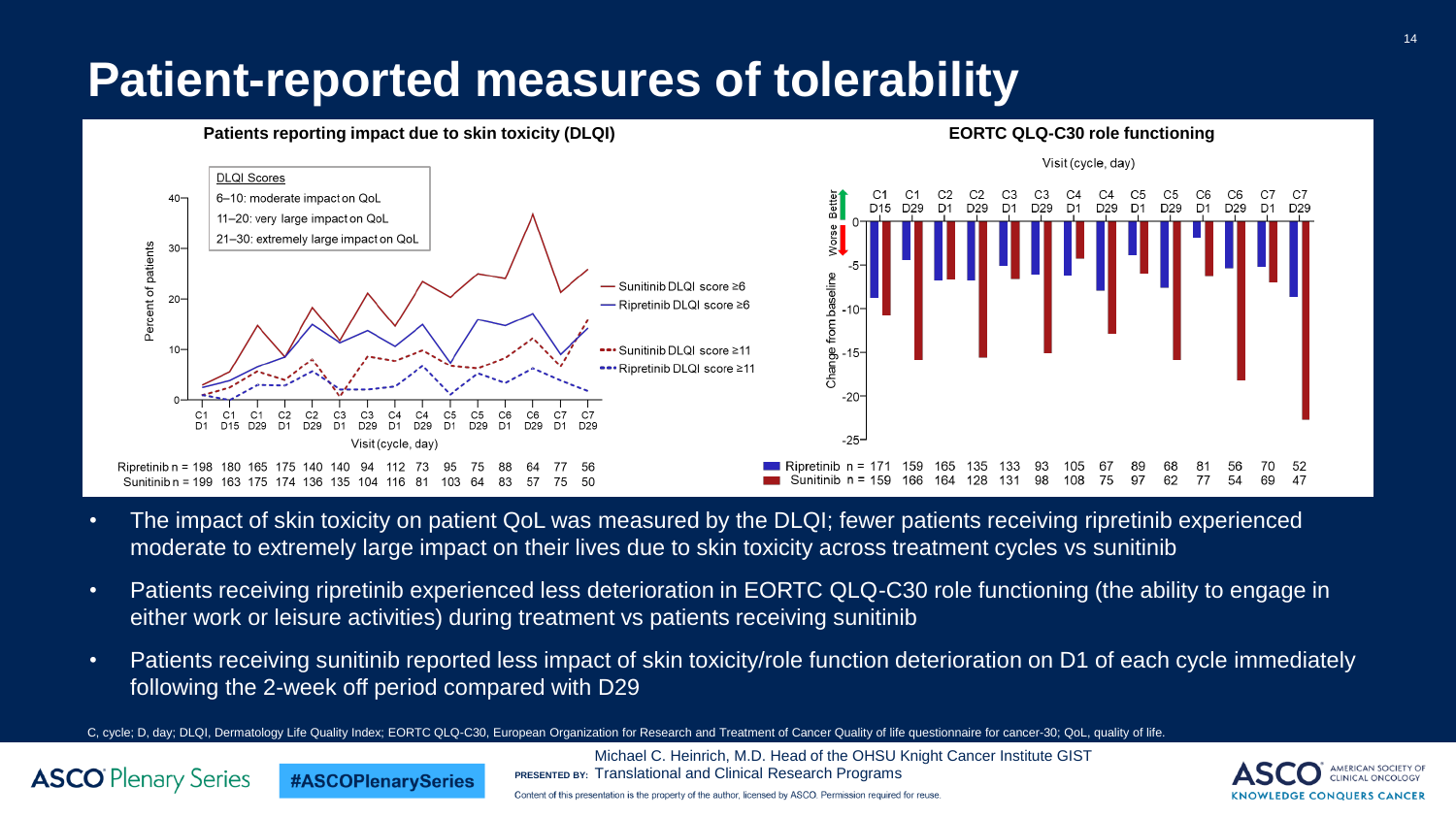## **Conclusions**

**ASCO** Plenary Series

- Ripretinib did not meet the primary endpoint of superiority in PFS over sunitinib
	- However, the median PFS observed with ripretinib was comparable to the median PFS observed with sunitinib
	- The ORR was higher for patients receiving ripretinib in the *KIT* exon 11 ITT population compared with sunitinib
- Ripretinib had a more favorable safety profile compared with sunitinib
	- Patients receiving ripretinib were less likely to experience Grade 3/4 TEAEs including hypertension, palmar-plantar erythrodysesthesia, diarrhea, and stomatitis compared with patients receiving sunitinib
	- Patients receiving ripretinib were less likely to need dose modification compared with patients receiving sunitinib
	- **Patients receiving ripretinib reported better tolerability than patients receiving sunitinib**
- Ripretinib may provide meaningful clinical benefit to patients with advanced GIST previously treated with imatinib

GIST, gastrointestinal stromal tumor; ITT, intention-to-treat; ORR, objective response rate; PFS, progression-free survival; TEAE, treatment-emergent adverse event.

**#ASCOPlenarySeries** 

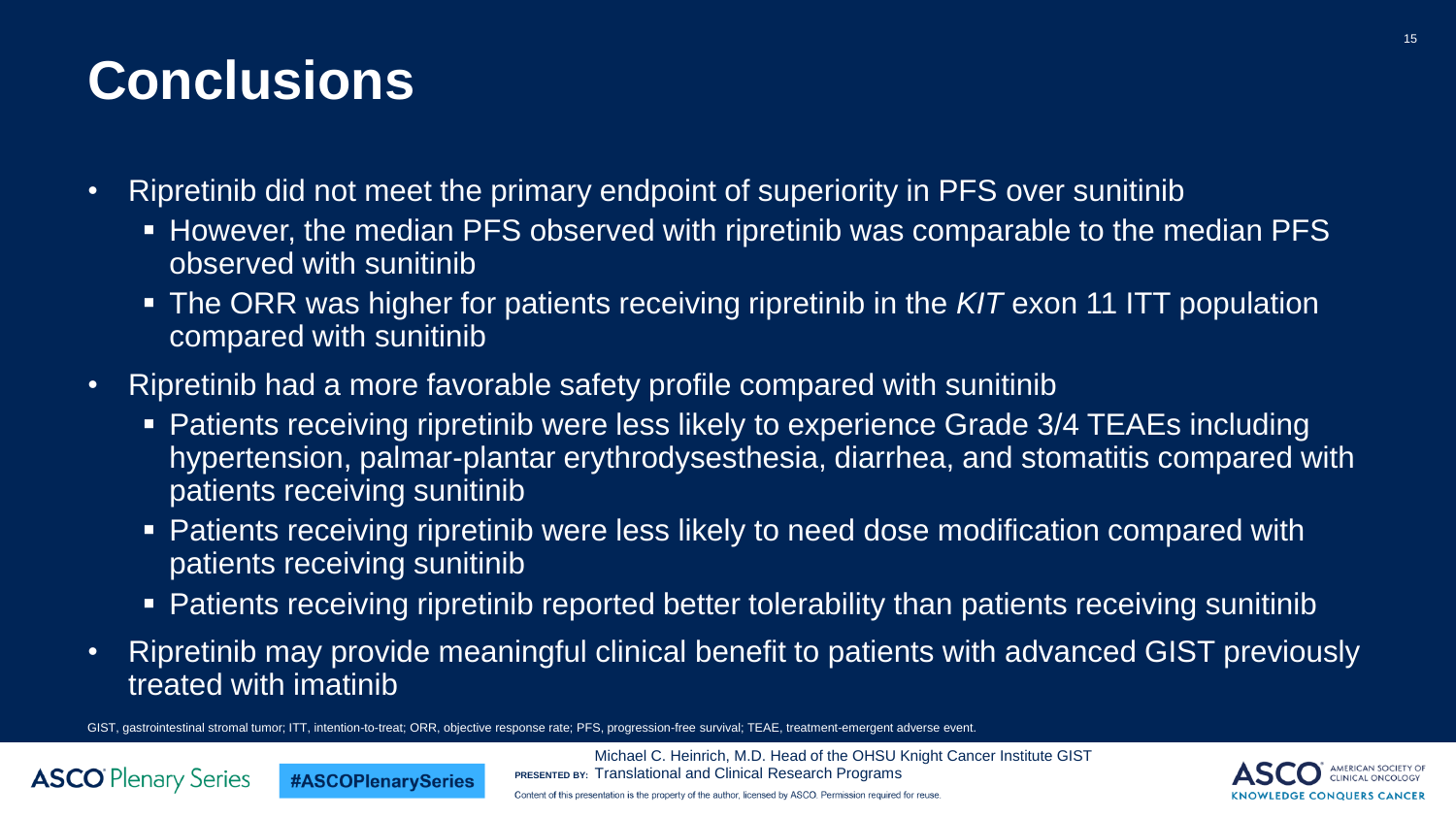## **Acknowledgments**

**#ASCOPlenarySeries** 

**ASCO** Plenary Series

- We thank the patients and their families and caregivers, the investigators, and the investigational site staff of the INTRIGUE study
- The INTRIGUE study was funded by Deciphera Pharmaceuticals, LLC
- Medical writing support was provided by Lauren Hanlon, PhD, of AlphaBioCom, LLC, King of Prussia, PA, USA, and was funded by Deciphera Pharmaceuticals, LLC



16